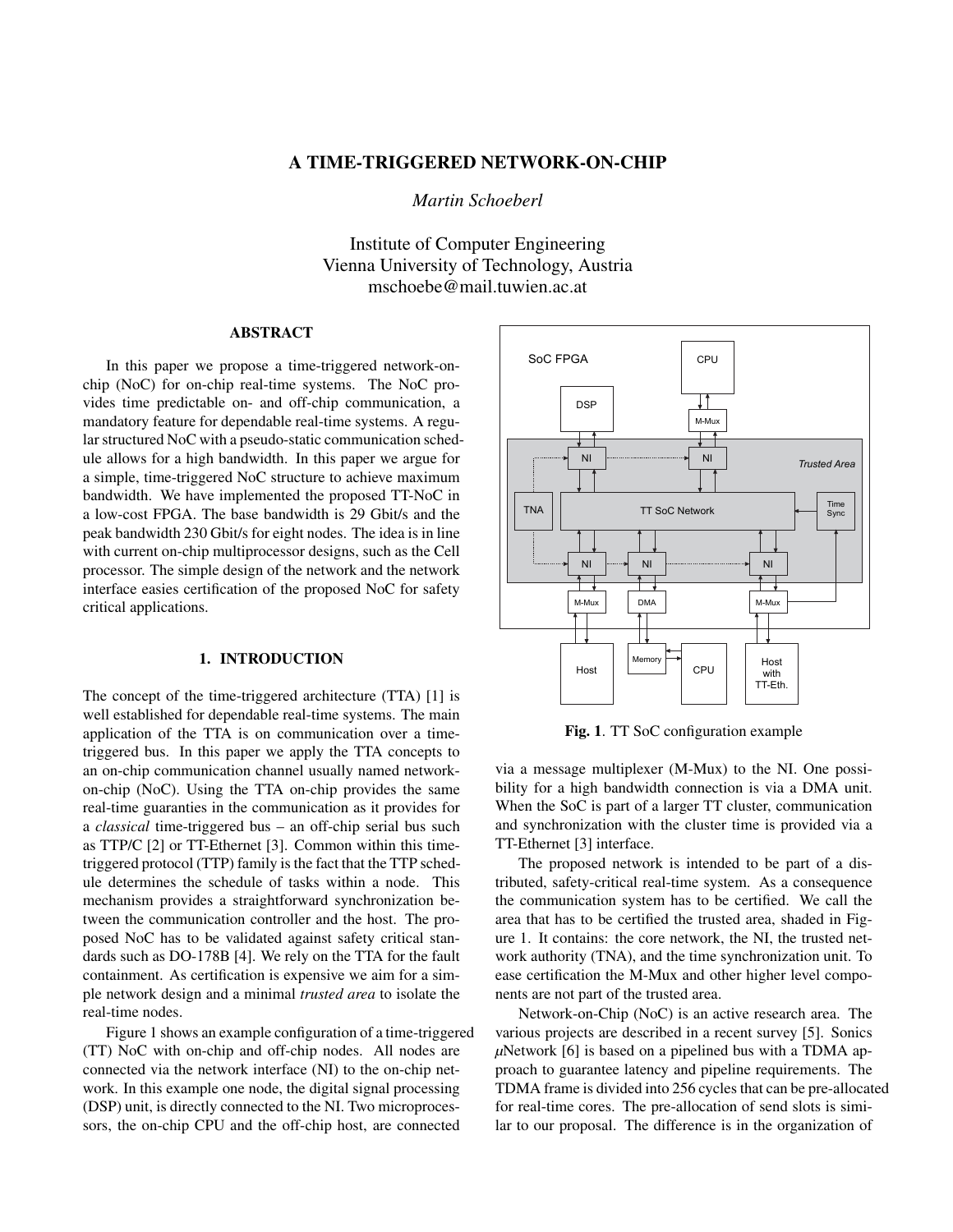the bus: The *µ*Network is a pipelined bus, where we use a ring structure where each segment can be used individually (similar to the Cell architecture).

The Cell multiprocessor [7, 8, 9] shares some ideas with the proposed TT NoC. The Cell implements a very regular NoC. The Cell contains, beside a PowerPC microprocessor, 8 synergistic processors. The bus is clocked at half of the processor speed (1.6 GHz). It is organized in 4 rings each 128 bit wide, two in each direction. A maximum of 3 nonoverlapping transfers on each ring are possible. This would result in a peak bandwidth of 307 Gbyte/s. The true limit results from the address resolution from the central arbiter: one address per cycle. With all messages of the maximum size of 128 bytes the theoretical upper limit is 128 byte  $\times$  1.6 GHz = 204.8 Gbyte/s. Although our NoC looks very similar to the bus architecture in the Cell there are major differences: Due to our pseudo-static schedule we have no arbitration phase. The bus can be switched each clock cycle between message forward and send. All bus segments can be used by independent transfers compared to maximal three concurrent transfers in the Cell. We use message buffers in the NI whereas in Cell the messages are directly streamed into and out of the node local memory.

Compared to the described NoC designs we use a network clock that is independent of the individual node clocks. Due to the simple interconnection structure this clock is usually higher than a node clock. We perform the clock domain crossing in the NI and the message synchronization at the higher level of the TTA. The clock domain crossing in the NI also simplifies system composition of nodes running at different local clocks. The network clock serves as the reference time base for the TTA. The time base can be synchronized (at a higher granularity) over SoC boundaries.

The rest of the paper is organized as follows. Section 2 introduces the time-triggered message scheduling. Section 3 discusses the proposed network topology and some possible variations. In Section 4 we describe the central part of the network, the network interface. We present the results from an implementation in a low-cost FPGA in Section 5. For the further discussion we assume a bus width of 128 bit and a network clock of 225 MHz as used in this implementation.

#### 2. TIME AND MESSAGE SCHEDULING

Time-triggered messages are sent periodically. The period and the phase of the message are predefined and known apriori by all nodes. This schedule is pseudo-static and can only be changed by the TNA to adapt to different bandwidth needs of an application through a mode change. This pseudostatic schedule eliminates any needs of dynamic bus arbitration. This property results in three important features of the network: (a) message transmission is time predictable, (b) no addresses or message identifiers have to be transmitted, and (c) it allows for a high network clock. Furthermore, the schedule table contains an entry for each clock cycle. That means we can transmit a different message from a different node at each clock tick resulting in a very fine grained resource allocation. The schedule table is part of the NI (see Section 4).

In a distributed system (a TT cluster), where the SoC is just one node, the internal periods are synchronized with the cluster time. The cluster time can by synchronized via GPS to the global time. In this configuration we accomplish a timetriggered architecture from the low-level NoC up to the system level.

The network clock and the clocks of the nodes are different and unrelated resulting in several clock domains. Only the network time is directly synchronized with the cluster time. To accomplish this synchronization we choose a slightly faster clock for the network than the nominal clock for the schedule. The synchronization of the network time to the cluster time is accomplished by inserting empty slots dynamically into the network schedule. The nodes are time synchronized at the scheduler level by the time-triggered interrupts received from the NI.

A new message is sent each network clock cycle. As the bus is pipelined the message latency is several cycles. Using a ring topology the fixed latency depends on the location of the sender and the receiver. Therefore, each NI has its own distinct schedule. The size of the schedule table (e.g. 1024 entries) restricts the maximum period to e.g. 4.6 *µ*s. The minimum period, when two nodes consume the whole network bandwidth, is 4.4 ns.

To adapt the NoC to different modes with different bandwidth needs the bus schedule can be changed by the TNA. Update of the schedule shall not disturb slots that are not affected by the schedule change. The correct order of disabling and enabling the receivers and transmitters in several steps allow for a non disturbing schedule change.

#### 3. THE NETWORK TOPOLOGY

The underlying network topology is simple and optimized for easy routing (wire routing, not message routing) and a high bandwidth. As we are interested in maximizing the bandwidth and can tolerate a known latency we will build a register intensive design. Using many registers is a natural design practice in FPGAs and also helps to compensate for long wire delays<sup>1</sup> between processing nodes. We choose an actual lowcost FPGA, Alteras Cyclone II [10], for the implementation.

When we go for maximum system frequency we shall use the simplest structure possible. A simple structure for a bus is a ring. A ring connecting regular nodes, as the NIs are expected to be, should be easy to route. This structure was also chosen in the Cell processor [8] with the very regular layout for the 8 processor elements.

 $<sup>1</sup>$ At lower feature sizes the wire delay constrains the maximum system</sup> frequency more than the combinatorial delay.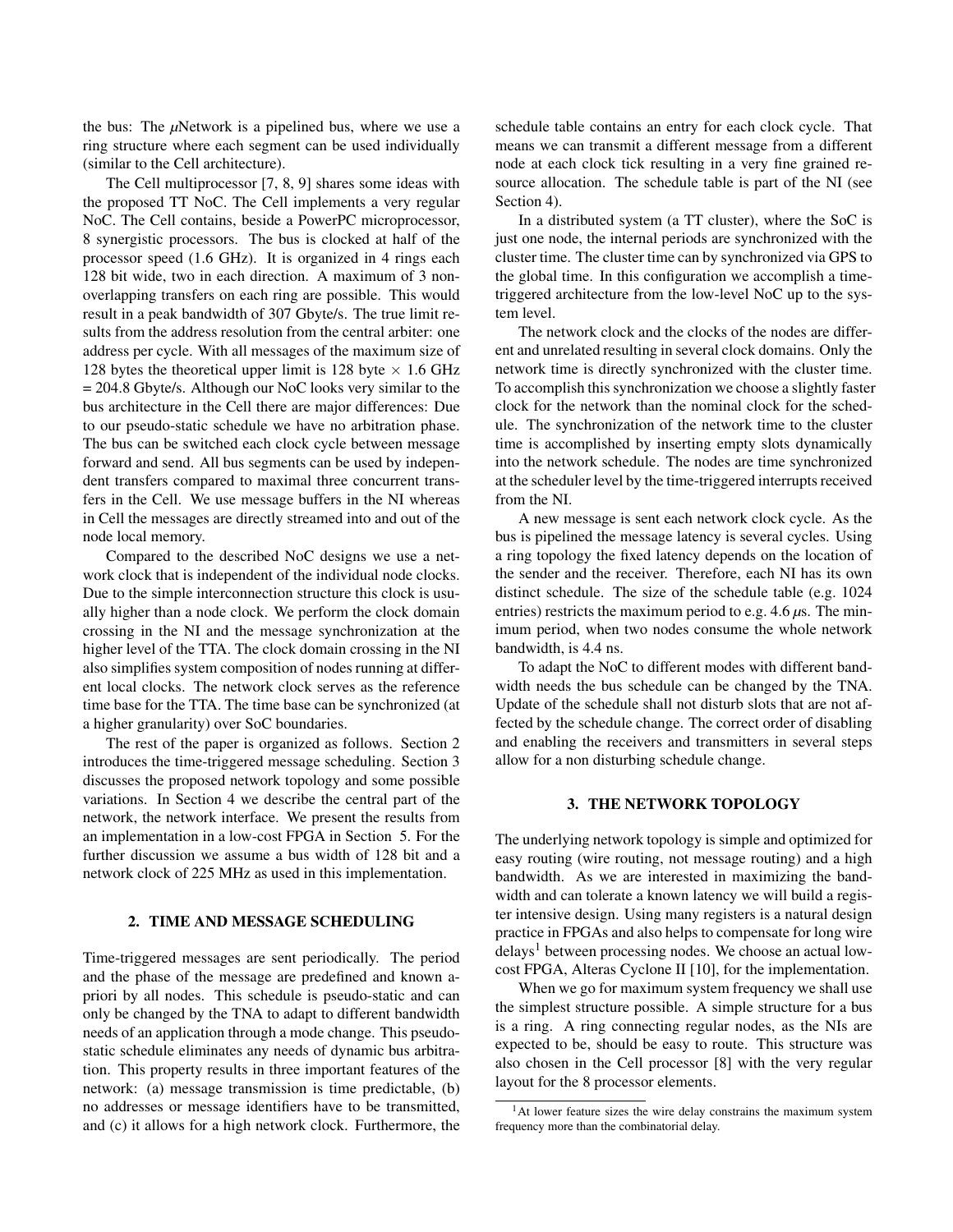

Fig. 2. Network interface for time-triggered messages

For more flexibility (and more bandwidth) we can dynamically cut (with the multiplexer as shown in Figure 2) the bus at each node when not using broadcast mode<sup>2</sup>. We achieve a theoretical peak bandwidth *n* (the number of nodes) times the broadcast bandwidth (*BW*). For our example design this results in:

*BW* = 128 bit × 225 MHz = 29 Gbit/s  
\n*BW*<sub>peak</sub> = 
$$
n \times BW = 8 \times 29
$$
 Gbit/s = 230 Gbit/s

The bandwidth for a single node is limited by the on-chip memory. However, with more than one ring we add the flexibility to come closer to the cumulative peak bandwidth for concurrent messages. At the other end of the spectrum we can reduce the bus size to the typical host size of 32 bit to reduce resource usage (especially on-chip memory). Further variations that can be considered: a bus that is wider than the message buffer data size – this is very similar to multiple busses; or a bus that is clocked higher than the message buffers.

#### 4. THE NETWORK INTERFACE

The network interface (NI) is the link between a node (in the general case) and the on-chip network. The NI has following properties: standard interface for nodes; several message ports; single buffer for each port; scheduling of the messages; clock domain crossing; belongs to the trusted area.

Adaptation to different host types is provided by a NI/host translation unit, for an example see Section 4.3. As the NI belongs to the trusted area it has to be as simple as possible to ease verification.

Figure 2 shows the block diagram of the NI. The components that make up the network interconnection are the mul-

| index          | in      | out            | wr             | rd             | tx       | intAB    | intCD            |
|----------------|---------|----------------|----------------|----------------|----------|----------|------------------|
| $\theta$       |         |                | $\theta$       | $\theta$       | $\Omega$ | $\Omega$ | $\theta$         |
| 1              | A       |                | 1              | $\overline{0}$ | 0        | 0        | 0                |
| 2              |         | $B_1$          | 0              | 1              | 1        | 0        | 0                |
| 3              |         | B <sub>2</sub> | 0              | 1              | 1        | 1        | 0                |
| $\overline{4}$ |         |                | 0              | $\overline{0}$ | 0        | 0        | $\overline{0}$   |
|                |         |                |                |                |          |          |                  |
| 8              | $\,c\,$ | D              | 1              | 1              | 1        | $\theta$ | 1                |
| 9              |         |                | $\overline{0}$ | $\overline{0}$ | 0        | 0        | 0                |
| 10             |         |                | 0              | 0              | 0        | 0        | $\boldsymbol{0}$ |
|                |         |                |                |                |          |          |                  |
| 16             |         |                | 0              | 0              | 0        | $\Omega$ | $\theta$         |
| 17             | A       |                | 1              | 0              | 0        | 0        | 0                |
| 18             |         | $B_1$          | 0              | 1              | 1        | $\theta$ | 0                |
| 19             |         | B <sub>2</sub> | 0              | 1              | 1        | 1        | 0                |
| 20             |         |                | 0              | 0              | 0        | 0        | 0                |
| $\cdots$       |         |                |                |                |          |          |                  |

Table 1. Example of a schedule table

tiplexer and the register. The multiplexer decides whether a message is forwarded from the previous node or a message from the current node is inserted into the network. This decision is driven by the scheduler at each network clock cycle. The register implements the network pipeline with one pipeline stage per node.

The transmit and receive buffers are connected via a standard SoC interface [11]. The data bus width for this interface can be configured between 8 and 128 bit. The interface provides atomic read and write operation at the network width (i.e. for 128 bit words) between the host and the message buffer. Furthermore, time-triggered interrupts (or signals) are provided by the NI. The scheduler decides when a message is transferred from the bus to the receive buffer and when a message from the transmit buffer is placed on the bus. The scheduler is a simple table indexed by a counter. When the on-chip network is synchronized to an off-chip network idle cycles have to be inserted. Therefore, the scheduler becomes slightly more complex. The size of the message buffers and the schedule table is configurable and can be adapted for different application domains.

An example of a schedule table is given in Table 1. The *index* is the address of the schedule entry as generated by the counter. The column *in* is the address into the receive buffer and the column *out* the address into the transmit buffer. Signals *wr* and *rd* select writing or reading a message into or from the buffers, signal *tx* controls the network multiplexer. The symbolic message names in Table 1 represent the addresses of the messages pointing into the transmit and receive buffers. *intAB* and *intCD* are two signals (interrupts in Figure 2) sent from the NI to the node to indicate that a message has been sent or received.

The example contains the four messages (or ports) *A*, *B*, *C*, and *D*. *A* and *B* both have a period of 16 clock cycles, *C* and *D* are messages with a longer period. *A* and *C* are input

<sup>&</sup>lt;sup>2</sup>Broadcast mode is meant when a message is received by all nodes.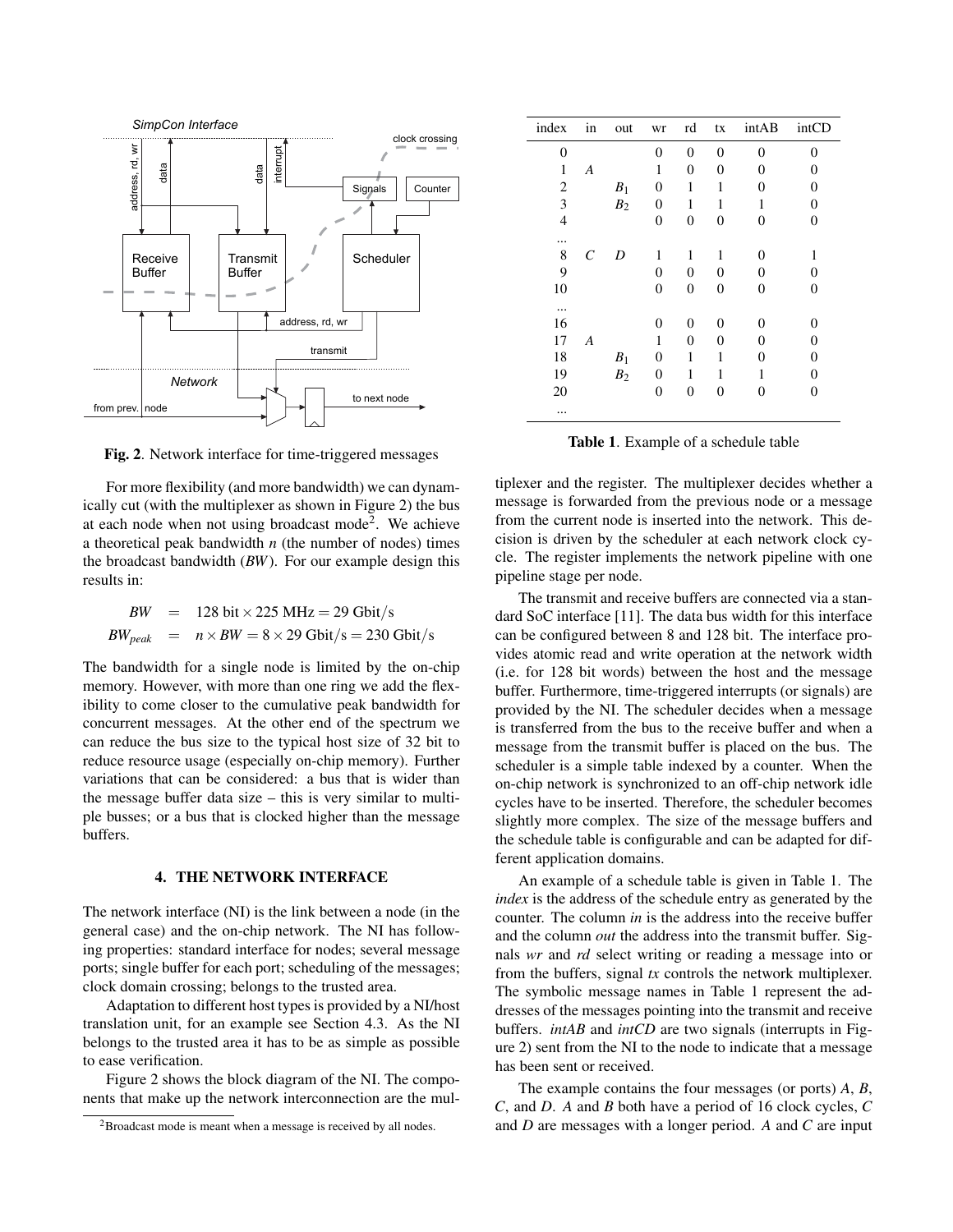messages – we can see that the *wr* signal for the receive buffer is 1 at index 1, 8, and 17. *B* and *D* are output messages – the *rd* signal goes to 1 for the transmit buffer and the *tx* signal selects the multiplexer. In our example *A* is a broadcast message. Therefore, it is read into the receive buffer *and* routed to the next node. *B* is a longer message that takes two send slots. Message *C* is a message that is not further routed to the next node. In that case we can use the same slot to transmit message *D*. All fixed, known latencies between the different nodes are incorporated into the schedule table. The schedule table is generated by the TNA and transmitted to the NI.

#### 4.1. Schedule Update

To adapt the NoC to different application modes with different bandwidth needs the bus schedule can be updated by the TNA. Update of the schedule shall not disturb slots that are not affected by the schedule change. It has to be noted that each NI has its own distinct schedule table. As a consequence the update can not happen in one instant. It has to be performed incrementally.

With a carefully change of the schedule table on each node no bus idle time for a schedule change is necessary. The schedule update does not need to happen at the same time for all nodes.

#### 4.2. Time-Triggered Messages

Time-triggered messages avoid resource conflicts per design. The host network interface is therefore very simple and needs no explicit synchronization. A dual-port message buffer with one buffer per host port is all we need (simultaneous access to the same address is prevented by the TT schedule). To further simplify the implementation (and increase the possible system frequency) we use one memory for output messages and a second memory for input messages. As an additional service we provide time-triggered signals (interrupts). The signals are used by the host as the reference time-base for the timer-triggered scheduler.

#### 4.3. Message Multiplexer

Several different *hosts* can be connected to the TT-NoC: onchip host (microprocessor), off-chip host via a memory type interface, DMA, TT-Ethernet controller, and on-chip special purpose hardware. From this list we can conclude that there will not be a single host interface that fits for all host types. However, we can use a minimal interface (the NI) that belongs to the trusted area and a translation unit to the actual host. One example of such a translation unit is the message multiplexer.

The bit-clock frequency of an off-chip network is usually lower (or equal) to the operation frequency of the CPU inside a node (e.g. a 100 Mbit network connection to a GHz CPU). On-chip busses can be designed much simpler than on-chip IP cores resulting in a higher frequency of the bus than the operating frequency from e.g. an on-chip CPU. As an example we can design an on-chip bus in a low-cost FPGA that runs at  $400 \text{ MHz}^3$ . In the same technology a soft-core CPU can be clocked at several 10 MHz: A RISC processor (e.g. LEON3 SPARC V8 [12]) at 35 MHz, the Java processor JOP [13, 14] at 100 MHz. This gap is architecture inherent and will not be closed when we use an ASIC as implementation technology.

The bus width (e.g. 128 bit) of an on-chip bus is wider than the processors register size (32 bit). This factor further widens the bandwidth gap. The bandwidth gap is even larger when the nodes are off-chip and the SoC only serves as the network. It is at the limit on current FPGAs to provide a cumulative off-chip bandwidth of 100 Gbit/s by using all highspeed serial IO pins.

There is a big gap between the NoC bandwidth and a microprocessor memory interface. Furthermore, the maximum period in the NoC is in the range of several *µ*s which is way too short for a time-triggered scheduling on the host. To bridge this gap we propose a message multiplexer (M-Mux). The M-Mux handles several ports of the host (each with a longer period) and multiplexes them into one slot of the NoC schedule. In the NoC scheduling we have a maximum period that is restricted by the simple schedule table. The M-Mux has to handle scheduling decisions every few  $\mu$ s instead of ns as the NoC scheduler. Therefore, we can use a more complex storage layout of the scheduling table to provide longer message periods at the M-Mux level with lower memory requirements.

#### 5. IMPLEMENTATION

We have implemented the proposed time-triggered network in an FPGA (Cyclone II EP2C35 [10]) on the Altera DE2 board. The bus is a single 128 bit ring. The NI contains  $128\times128$  bit transmit and receive buffers. The individual nodes are connected by a 32 bit SimpCon [11] interface with 128 bit atomic read and write.

The schedule table contains 512 entries with read and write addresses for the message buffers, read and write signals, and one interrupt. The network is clocked at 225 MHz, the maximum frequency we can achieve with the on-chip memories and the PLL clocked from a 50 MHz source. The individual nodes are clocked at 100 MHz. The clock domain crossing is performed in the message buffers and for the interrupt. The interrupt signal is widened to several network clock cycles at the network side for a safe transmission to the node side. The resulting broadcast bandwidth is 29 Gbit/s (225 MHz  $\times$  128 bit). The theoretical peak bandwidth for

<sup>&</sup>lt;sup>3</sup>In our experiments we have implemented a 256 bit wide bus at 413 MHz in a Cyclone II device resulting in a bandwidth of 106 Gbit/s. A wider bus with 2048 bits can be clocked with 298 MHz in the same technology and results in a bandwidth of 610 Gbit/s.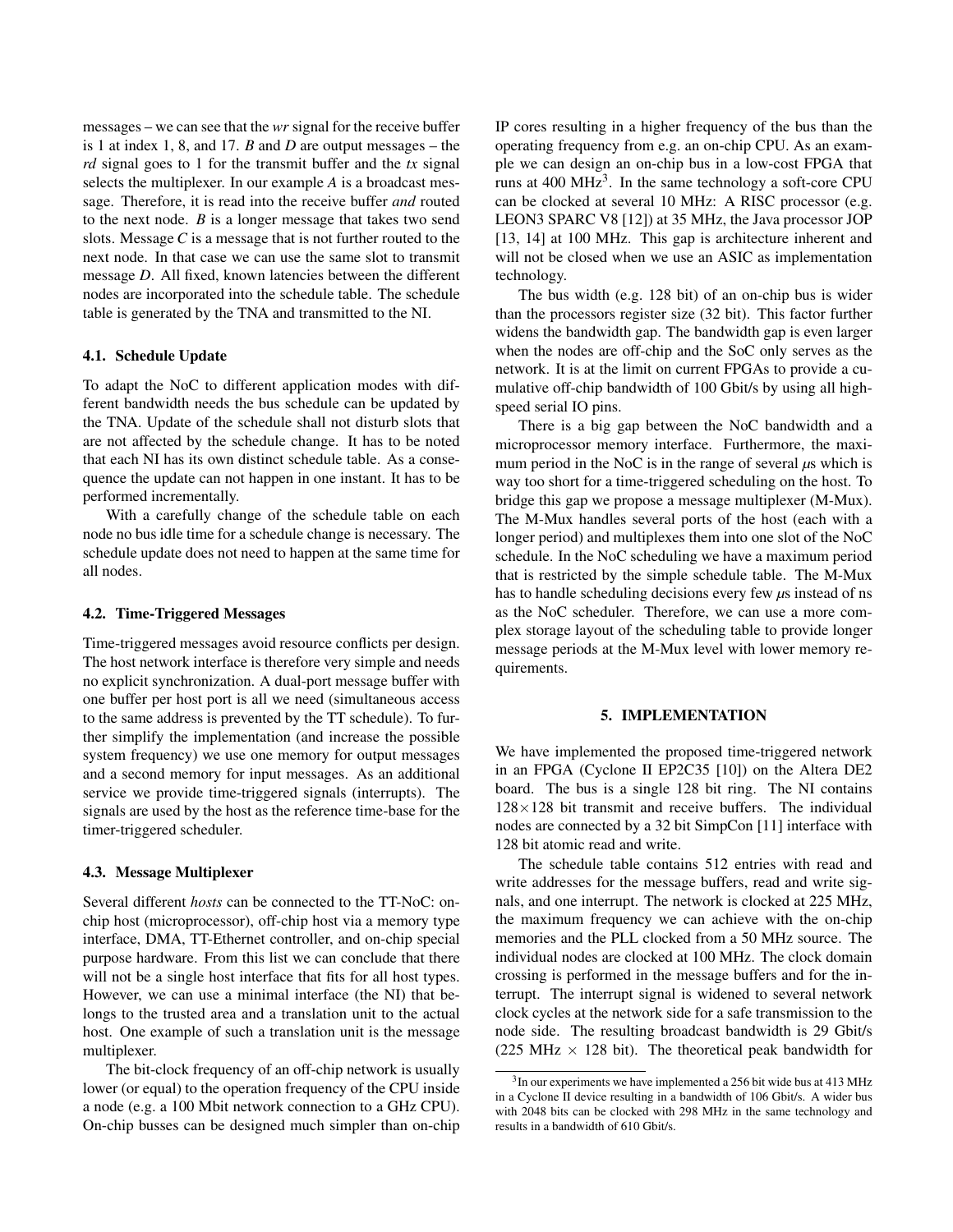*n* nodes is  $n \times 29$  Gbit/s. For eight nodes this results in 230 Gbit/s.

#### 5.1. Memory Blocks

Message buffers and the schedule table are implemented with on-chip memory blocks. A single on-chip memory block is 4 Kbit and can be configured for a data width between 1 and 32 (independent for both ports). For a 128 bit interface four RAM blocks are needed. With four RAM blocks for the message buffers the *fmax* is 235 MHz.

In our first design we used different port width for the onchip memories to provide the 32/128 bit mapping between the host side and the network side. However, using independent clocks and independent port sizes can result in erroneous behavior in Cyclone II Rev. A and B devices [15]. The Quartus work-around results in an *fmax* of 210 MHz for the network and 203 MHz for the interface side (8 nodes). Quartus uses the memory with equal port sizes (the larger one), does not register the outputs of the memory, and inserts a registered multiplexer at the output. To compensate for this issue we use the memories with equal port size, fully registered and add the bus resizing logic explicitly within an additional pipeline stage. In this additional pipeline stage we also implement the atomic read and write functionality.

#### 5.2. Demo Application

We have also implemented a simple demo application (a voting triple modular redundancy sensor – a classic safety critical component) that consists of following nodes: the Java processor JOP [13, 14], three sensor nodes, one voting node, and one actuator node.

The three sensor nodes send a periodic message with their actual value. The voting node performs the majority voting and the actuator node displays the result. The processor reads the sensor raw data and the voting result. On a change the values are reported by the processor.

The schedule for this example was created by a small tool written in Java. However, getting the schedule correct with the different latencies of this heavily pipelined design is quite a challenge. A more advanced tool to calculate and verify the schedule, even online in the TNA for mode changes, is of primary importance to render the proposed NoC useful.

## 5.3. Results

A full NI for the 128 bit bus needs just 480 logic cells (LC). This resource usage is quite low compared to other designs. PNoC [16] is a lightweight circuit-switched NoC. A four port router at a data width of only 32 bit (compared to the 128 bits we use in the example design) for PNoC is reported to consume 732 LCs (366 Virtex-II slices).

For the NI of a node that uses only one direction and not the full 128 bit, such as the sensor node, the resource usage

| # Nodes | # JOP                         | LC     | Memory   | f <sub>max</sub> |
|---------|-------------------------------|--------|----------|------------------|
| 6       |                               | 4,068  | 174 Kbit | 235 MHz          |
| 7       | $\mathfrak{D}_{\mathfrak{p}}$ | 6.894  | 244 Kbit | 235 MHz          |
| 9       | 4                             | 12.543 | 383 Kbit | 235 MHz          |
| 13      | 8                             | 22,704 | 661 Kbit | 235 MHz          |
| 17      | 12                            | 33.558 | 939 Kbit | 235 MHz          |

Table 2. Scalability of the NoC design with several nontrivial network nodes

drops down to about 170 LCs. To set these numbers into relation: the soft-core processor JOP consumes about 2,200 LCs in a standard configuration with the additional NI connection. The low-cost FPGA (medium size) used for this prototype contains 33,000 LCs.

The main resource limitation is in the message and schedule buffer. A complete NI needs 10 on-chip memory blocks of 4 Kbit each<sup>4</sup>. The EP2C35 contains 105 on-chip memory blocks. If we implement a message multiplexer (see Section 4.3) on top of the NI additional on-chip memory is necessary. The on-chip memory in the Cyclone II also limits the maximum bus frequency to 235 MHz. According to Altera this slow memory (compared to the predecessor Cyclone in an older technology where the memory can be clocked up to 250 MHz) is a tribute to the lower cost. Compiling the design for the high-performance/high-cost FPGA family Stratix II the network can be clocked at 390 MHz, resulting in a broadcast bandwidth of 50 Gbit/s and a peak bandwidth of 400 Gbit/s for 8 nodes. However, we want to provide an affordable solution and stay with the low-cost FPGA series.

#### 5.4. Scalability

We have performed some experiments to evaluate the scalability of the design. The assumed main issue with scalability is the pressure on routing resources with several non-trivial network nodes. We start from our initial prototype with one processor (JOP) and 5 simple nodes and add additional processors. Table 2 shows the resulting resource usage (LCs and on-chip memory bits) and the maximum network frequency for the different configurations.

The number of network nodes in the table is # JOP plus 5. The first entry is the baseline from the prototype. The experiment was restricted by the available on-chip memory of 1 Mbit in the largest Cyclone II device (EP2C70) used for this compilation experiment. For all compilation runs we have set the network PLL to 250 MHz to force the compiler to optimize for speed and to report the maximum achievable frequency. With this setting the LC usage is 10–14% higher than with a setting to the realistic 225 MHz.

From this experiment we conclude that our simple and

<sup>&</sup>lt;sup>4</sup>It has to be noted that the size of the on-chip memory blocks is determined by the FPGA architecture. For an ASIC implementation, or a different FPGA such as Stratix II, smaller memories for the message buffers can be used.